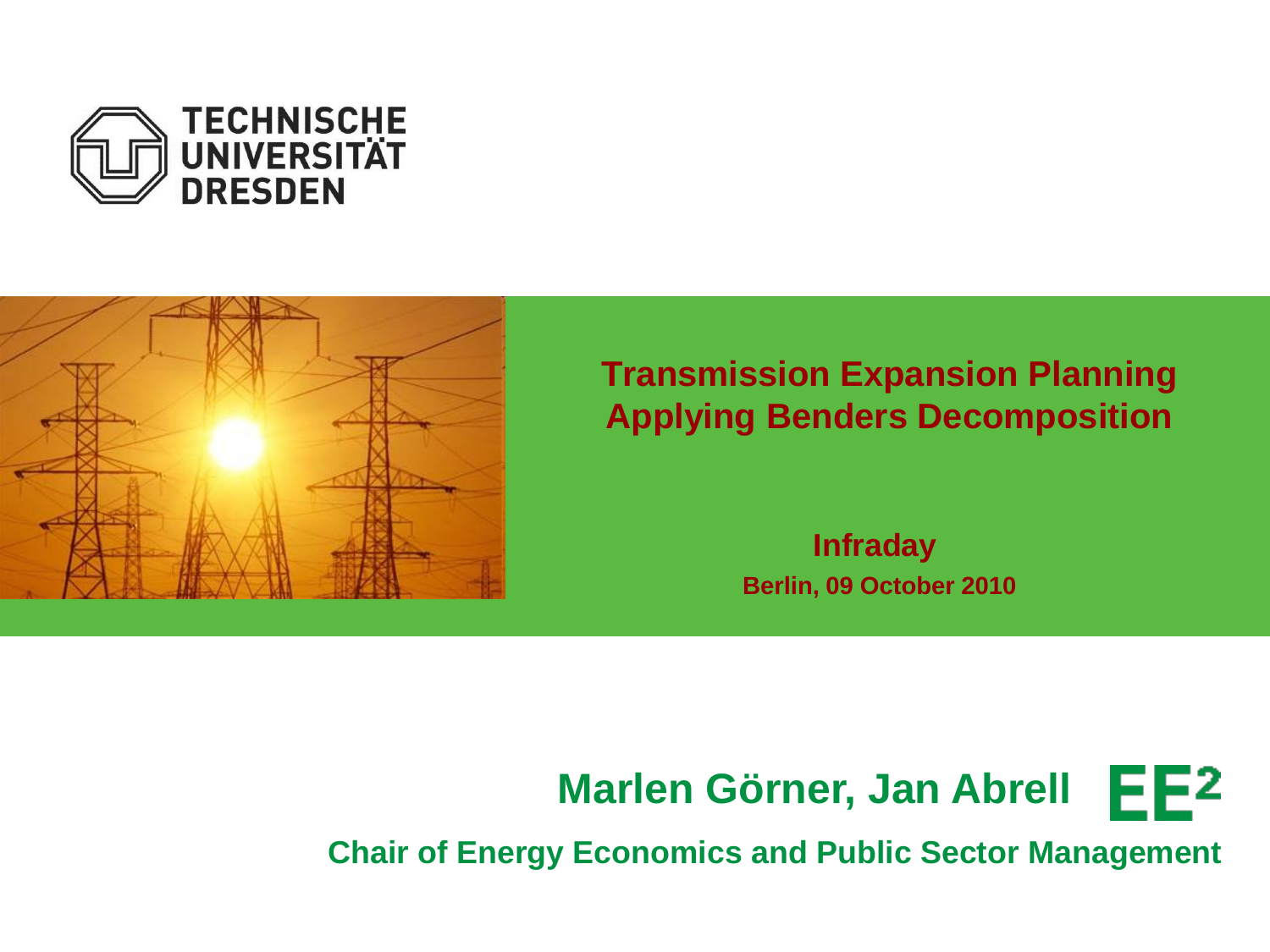#### **1. Motivation**

- **2. Model Formulation**
- **3. Decomposition**
	- **a. Benders Decomposition**
	- **b. GAMS Solvers**
- **4. Results**
- **5. Conclusion**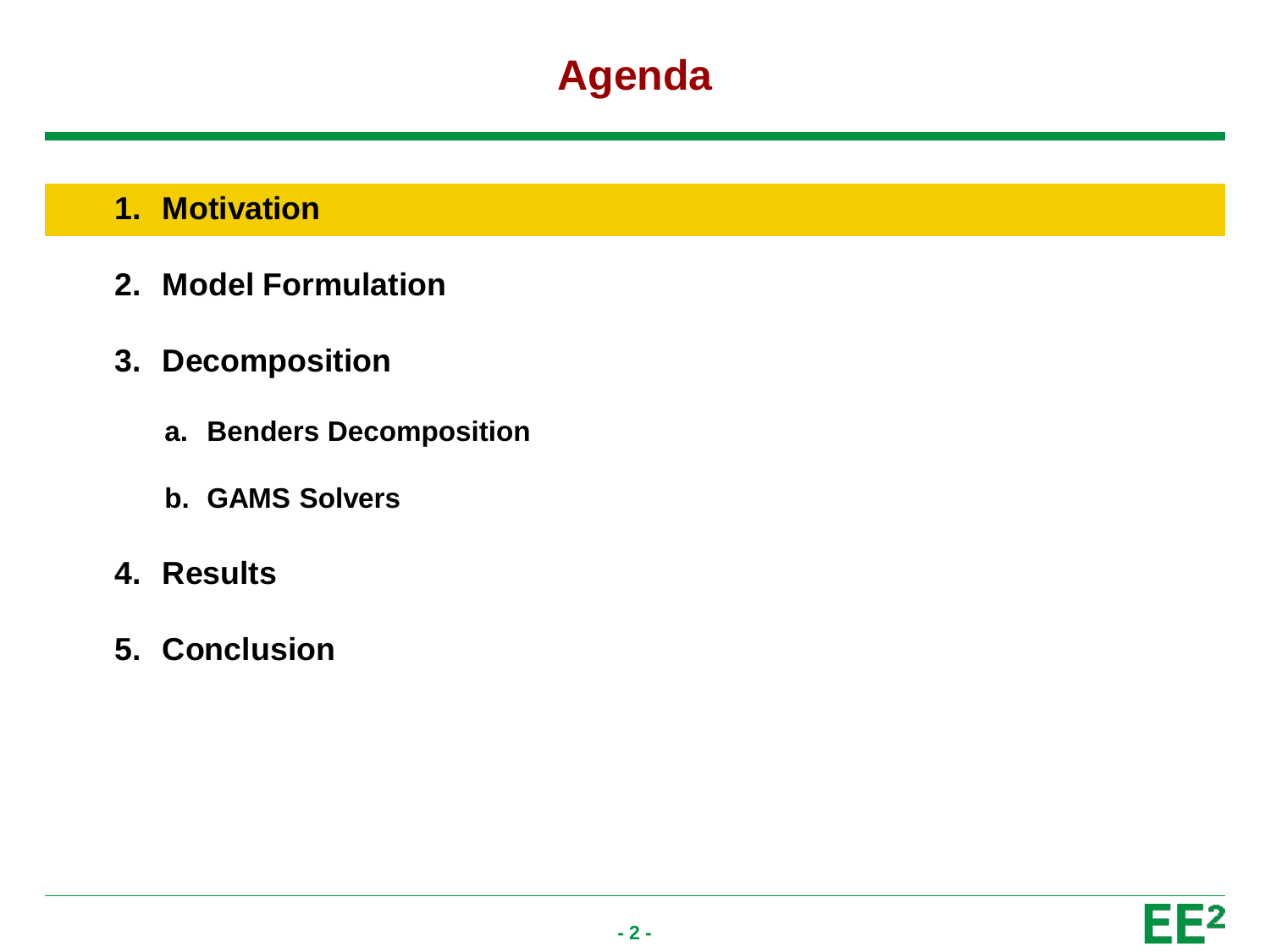### **Motivation**



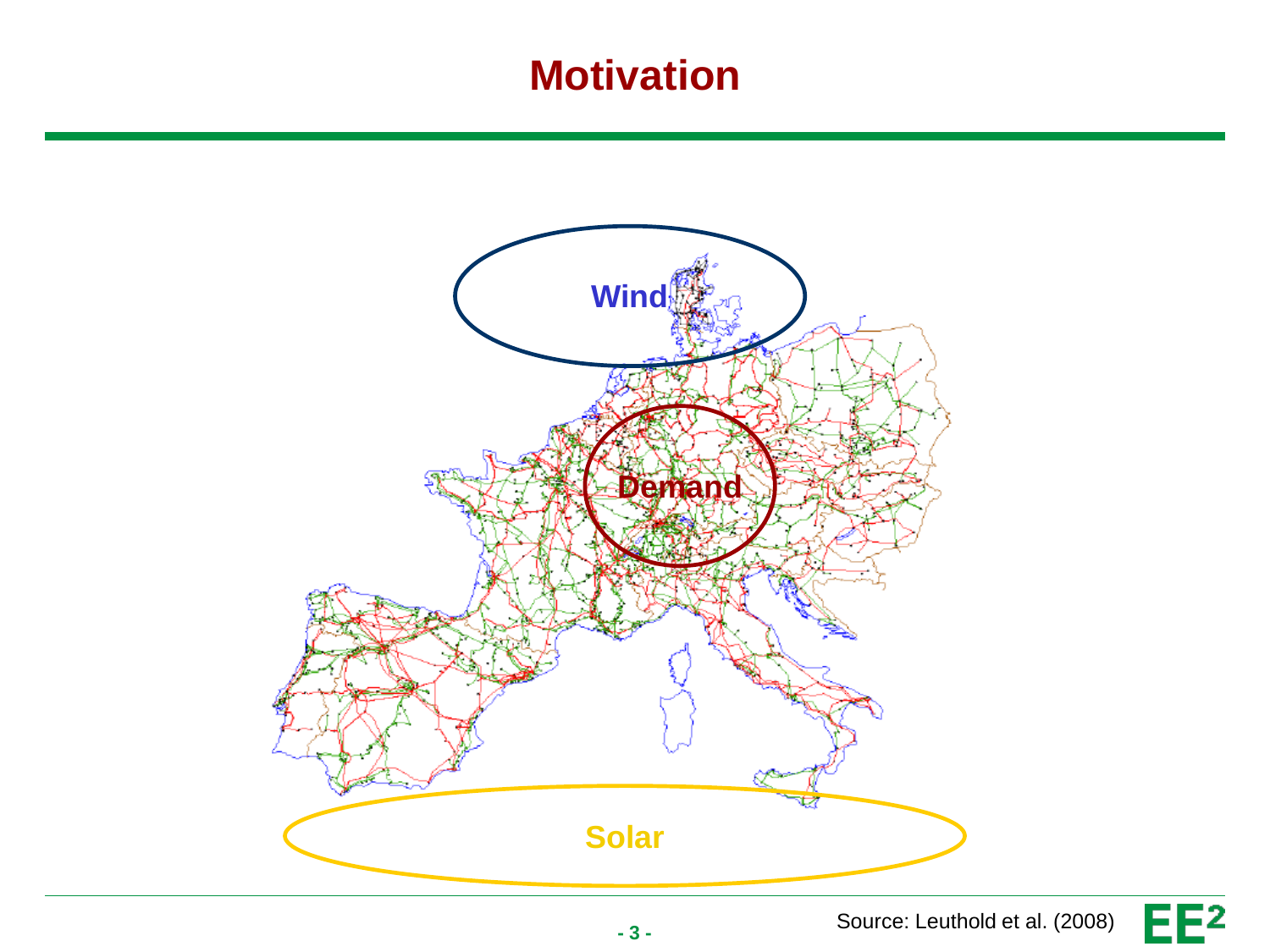### **Benders Decomposition in TNEP**

#### **Selected Works**

- **Pereira et al. (1985):** 
	- **First application to TNEP with linearized power flow model**
- **Romero and Monticelli (1994):**
	- **Hierarchical Approach to obtain global optimality despite of nonconvexity**
- **Oliveira et al. (1995):**
	- **Integer master problem solved only to feasibility, not optimality to make use of heuristics**
- **Siddiqi and Baughman (1995):**
	- **AC load flow model**
- **Binato et al. (2001):**
	- **Gomory Cuts and 'Big M' scaling mechanism**
- **Shrestha and Fonseka (2004):**
	- **Competitive market considering different convergence strategies**
	- **Dynamic model with LP master problem and quadratic subproblem**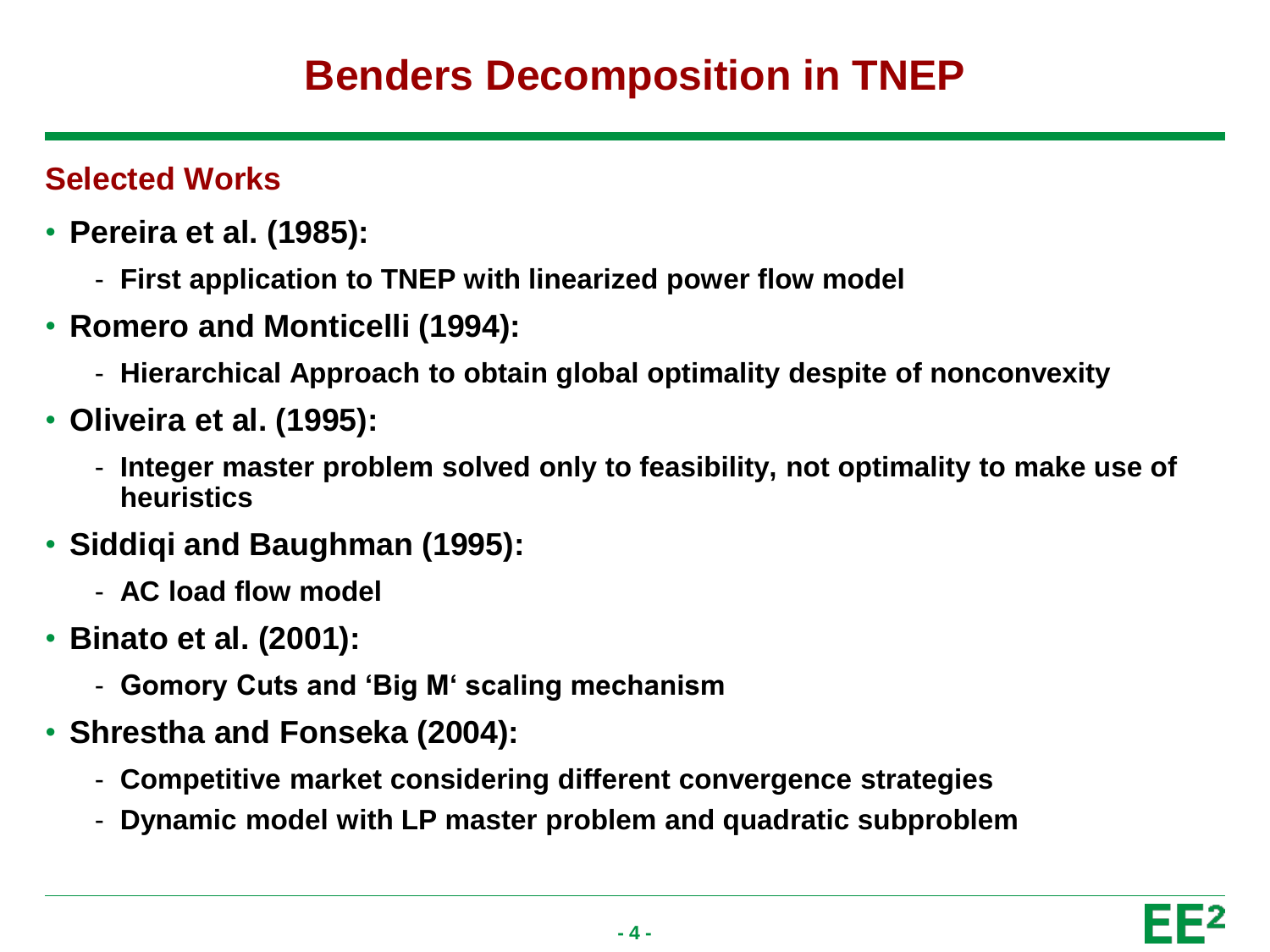- **1. Motivation**
- **2. Model Formulation**
- **3. Decomposition**
	- **a. Benders Decomposition**
	- **b. GAMS Solvers**
- **4. Results**
- **5. Conclusion**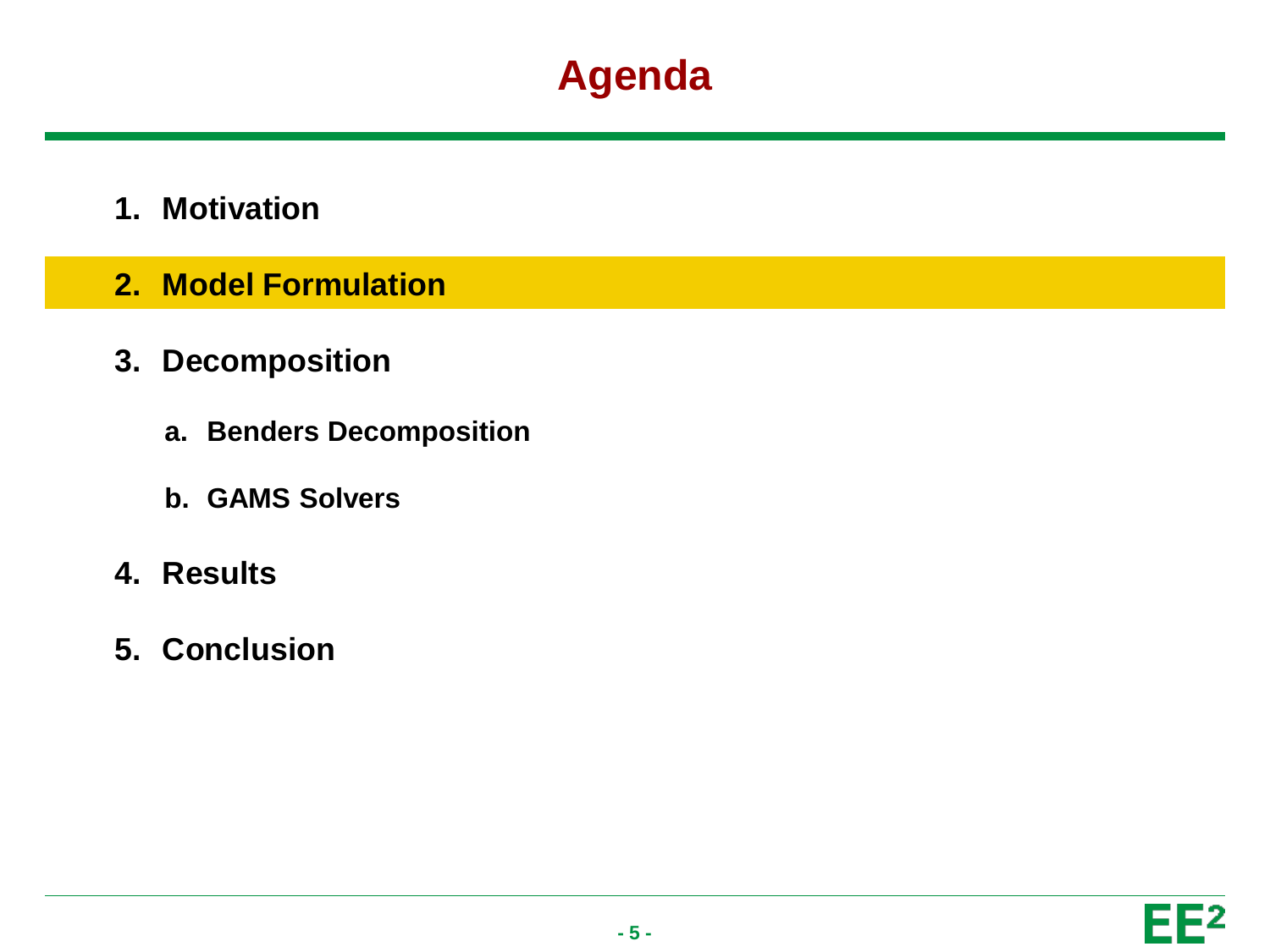## **The Transmission Expansion Problem (TNEP)**

 $\forall n \in N$ 

 $\forall n \in N$ 

 $\forall n \in N$ 

 $\forall l \in L$ 

 $\forall l \in L$ 

 $\forall l \in L$ 

 $\forall le \in E \subseteq L$ 

 $\forall n, nn \in N \times N$ 

$$
\min C = \sum_{n} c_n \cdot G_n + \sum_{l} c_l^{inv} \cdot p_l^{max} (EF_l - exist_l)
$$

subject to

 $G_n = q_n + NETIN_n$ 

$$
G_n \le g_n^{max}
$$

$$
NETIN_n = \sum_{nn} B_{n,nn} \cdot \Delta_{nn}
$$

$$
FLOW_l = \sum_{n} H_{l,n} \cdot \Delta_n
$$

 $|FLOW_l| \leq EF_l \cdot p_l^{max}$ 

$$
H_{l,n} = \frac{inci_{l,n}}{x_l} \cdot EF_l \qquad \qquad \forall l, n \in L \times N
$$

$$
B_{n,nn} = \sum_{l} inci_{l,n} \cdot H_{l,nn}
$$

$$
\Delta_1=0
$$

 $EF_l \leq e f_l^{max}$ 

 $EF_{le} \geq exist_{l}$ 

$$
G_n \ge 0 \qquad \qquad \forall n \in N
$$
  

$$
EF_l \in \mathbb{N} \qquad \qquad \forall l \in L
$$

| $N:$ Set of nodes n (with nn as alternative name for set elements)     |
|------------------------------------------------------------------------|
| $L:$ Set of all lines l                                                |
| $E:$ Set of already existing lines le, subset of L                     |
| $C$ : Total cost (objective value)                                     |
| $G_n$ : Quantity of generated electricity at node n                    |
| $EF_l$ : Number of cables on line l                                    |
| $NETIN_n$ : Net input into electricity grid at node n                  |
| $B_{n,nn}$ : Network susceptance matrix                                |
| $H_{l,n}$ : Flow sensitivity matrix                                    |
| $\Delta_n$ : Phase angle at node n                                     |
| $FLOW_l$ : Flow on line l                                              |
| $c_n$ : Generation cost at node n                                      |
| $c_l^{inv}$ : Investment cost per MW for line l                        |
| $exist_l$ : is 1 for le, 0 for all others: no cost for existing cables |
| $q_n$ : Demand at node n                                               |
| $g_n^{max}$ : Generation capacity at node n                            |
| $\text{inci}_{l,n}$ : Incidence Matrix                                 |
| $x_l$ : Reactance of line l                                            |
| $ef^{max}$ : maximum number of lines per corridor                      |
|                                                                        |

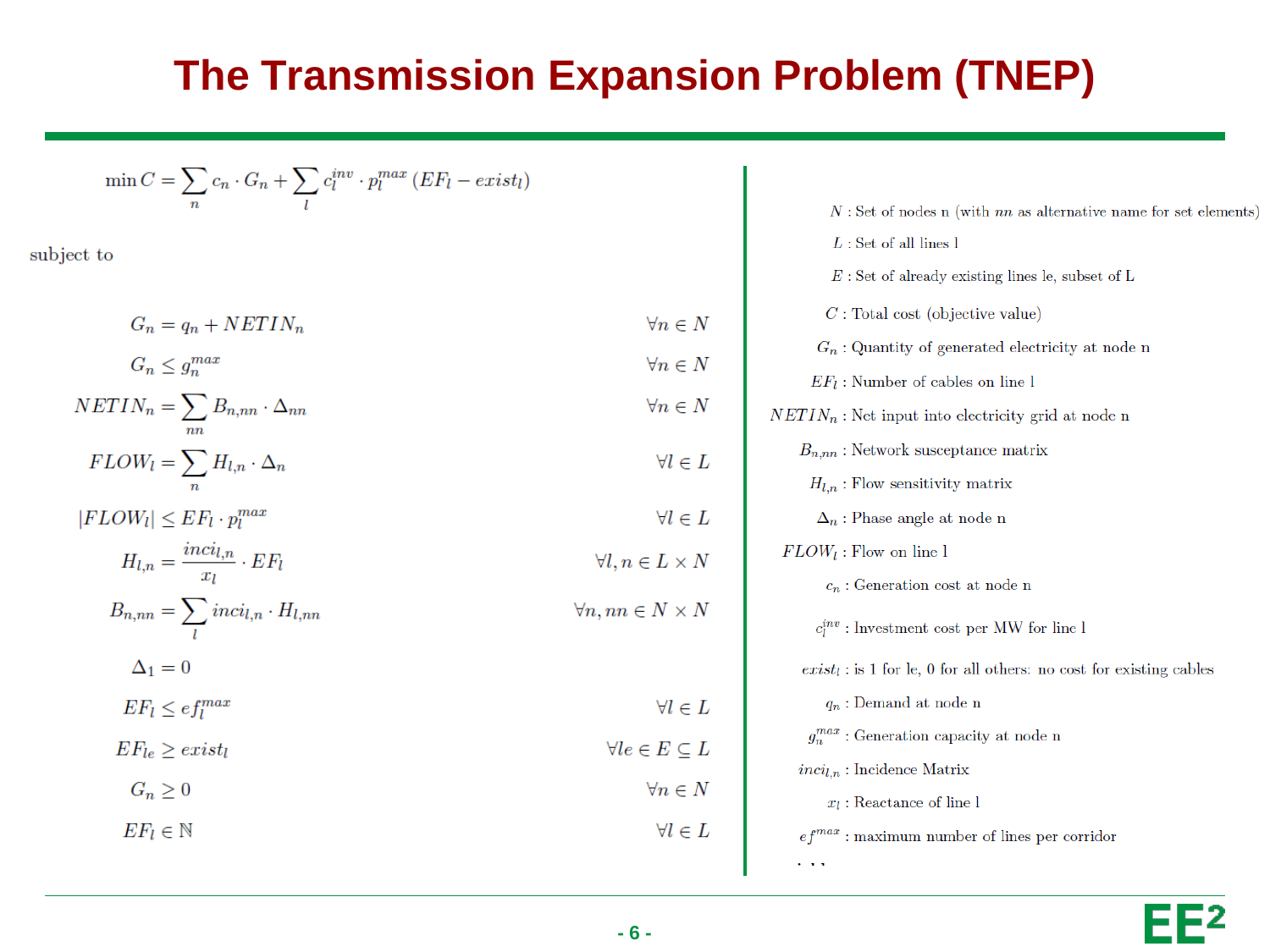- **1. Motivation**
- **2. Model Formulation**
- **3. Decomposition**
	- **a. Benders Decomposition**
	- **b. GAMS Solvers**
- **4. Results**
- **5. Conclusion**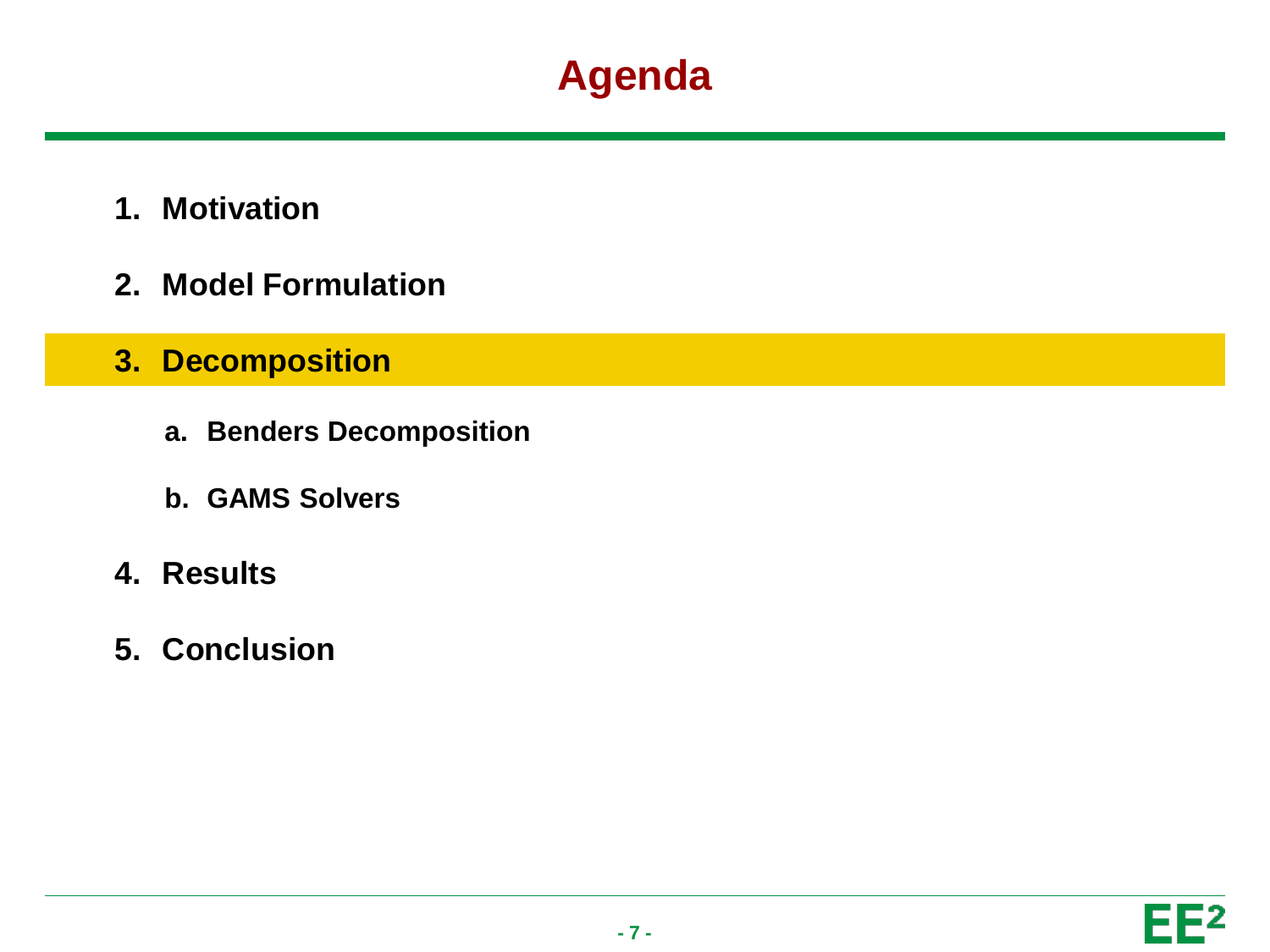#### **Benders Decomposition of the TNEP**

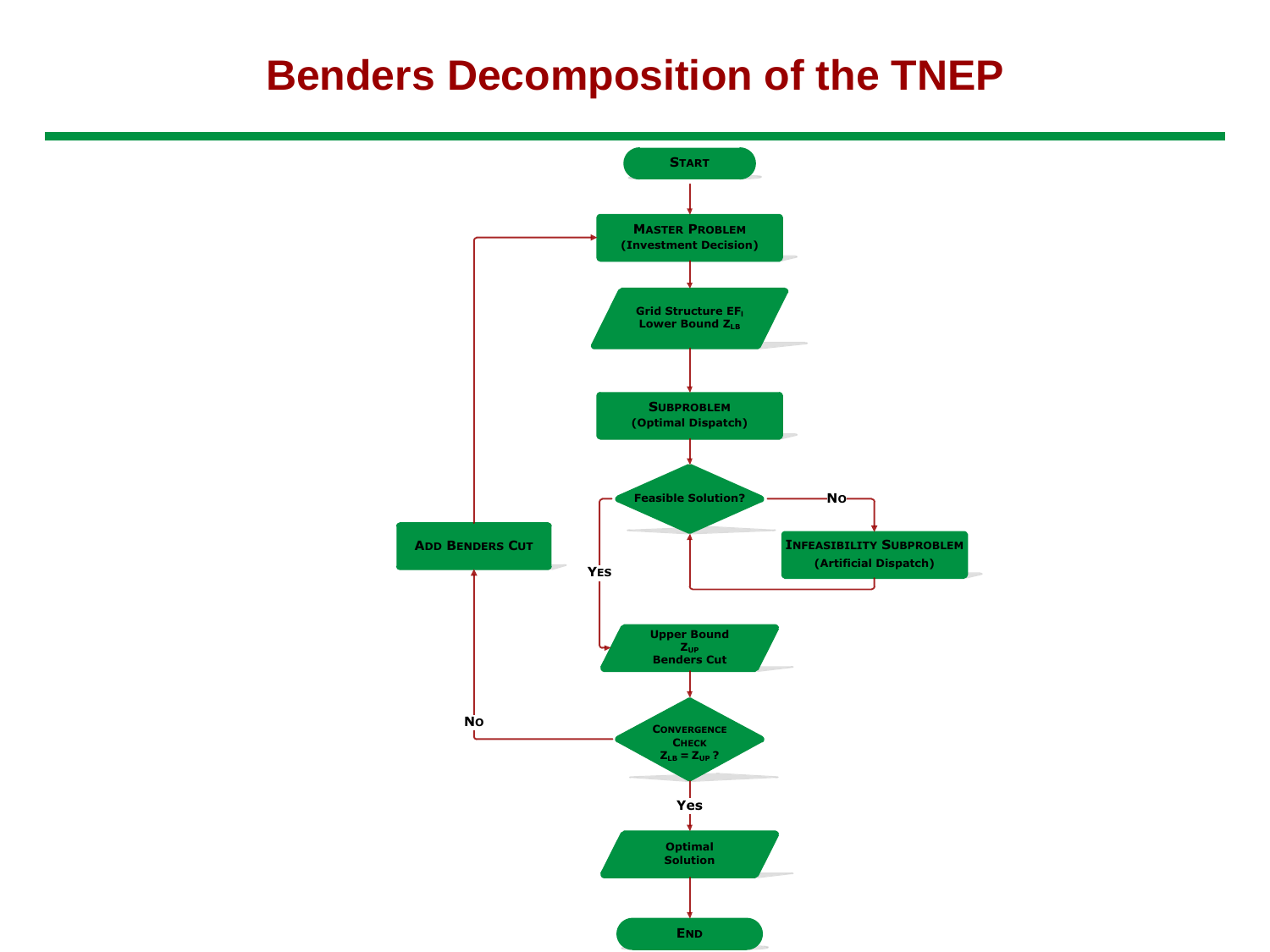### **The Master Problem (MP)**

- **Investment Problem (MILP)**
- **Integer Expansion Factor (EF<sup>l</sup> ) as choice variable**
- **Only constraints on EF<sup>l</sup> included → relaxed TNEP**
- **Optimal value constitutes lower bound to TNEP problem**

$$
\min Z_{MP}^{(1)} = \sum_{l} c_l^{inv} \cdot p_l^{max} (EF_l - exist_l) + \alpha^{(1)}
$$

subject to

| $EF_l \leq ef^{max}$          | $\forall l \in L$              |
|-------------------------------|--------------------------------|
| $EF_{le}\geq exist_{l}$       | $\forall le \in E \subseteq L$ |
| $\alpha^{(1)} > \alpha^{min}$ |                                |
| $EF_l \in \mathbb{N}$         | $\forall l \in L$              |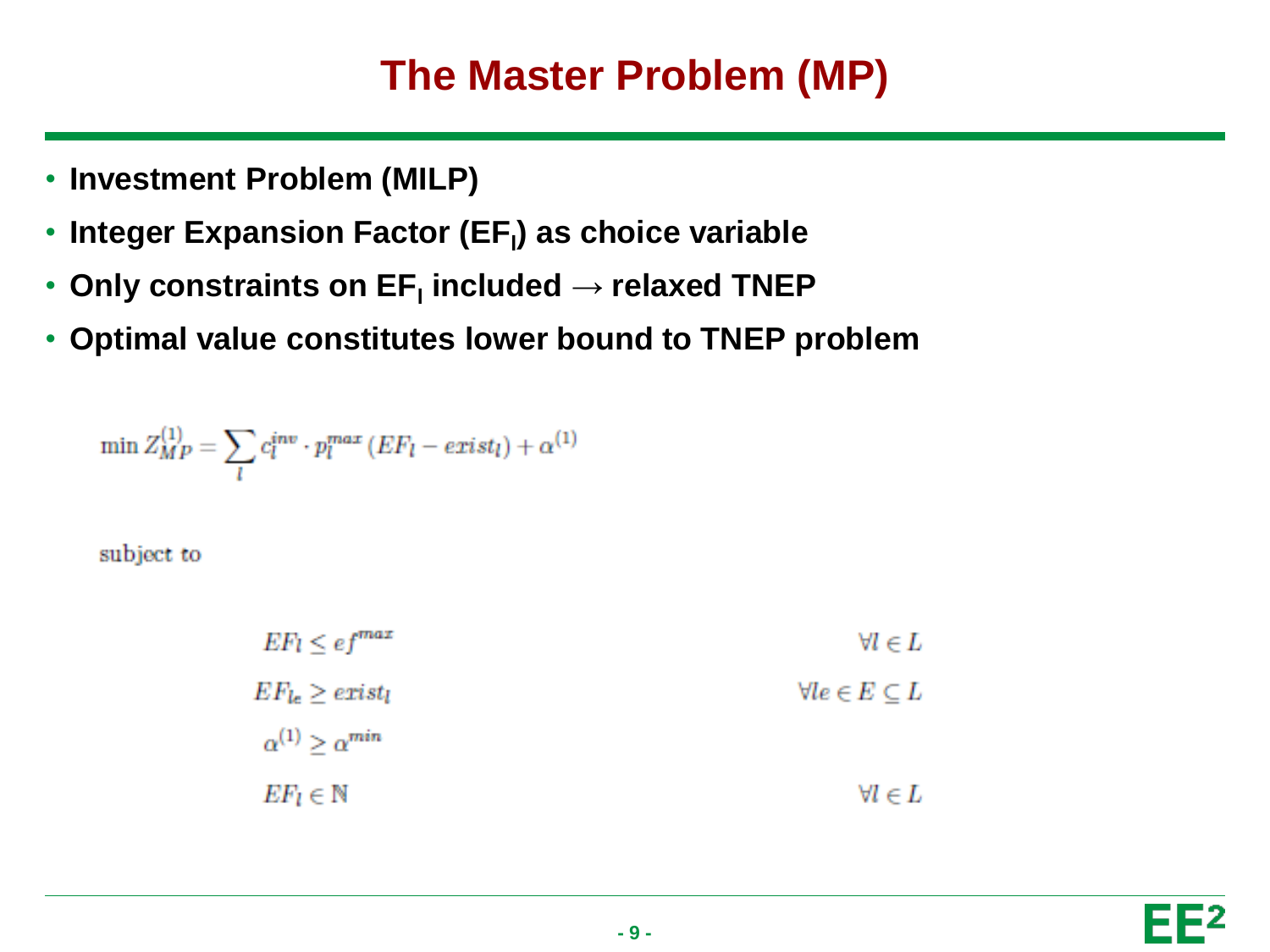# **The Subproblem (SP)**

$$
\min Z_{SP}^{(it)} = \sum_n c_n \cdot G_n
$$

subject to

$$
G_n = q_n + NETIN_n
$$
  
\n
$$
G_n \leq g_n^{max}
$$
  
\n
$$
NETIN_n = \sum_{nn} B_{n,nn} \cdot \Delta_{nn}
$$
  
\n
$$
FLOW_l = \sum_{n} H_{l,n} \cdot \Delta_n
$$
  
\n
$$
|FLOW_l| \leq EF_l \cdot p_l^{max}
$$
  
\n
$$
H_{l,n} = \frac{inci_{l,n}}{x_l} \cdot EF_l
$$
  
\n
$$
B_{n,nn} = \sum_{l} inci_{l,n} \cdot H_{l,nn}
$$

 $\Delta_1=0$ 



• **Optimal Dispatch Problem (NLP)**

 $\forall n \in N$ 

• **Contains technical and**   $\forall n \in N$ **economic constraints**  $\forall n \in N$ 

**to TNEP**

#### $\forall l \in L$

 $\forall l \in L$ 

 $\forall n \in N$ 

 $\forall l \in L$ 

 $\forall l, n \in L \times N$ 

 $\forall n, nn \in N \times N$ 

• **Output: λ<sup>l</sup> and all variables of TNEP**

**• Integer variable EF<sub>I</sub>** fixed to

**MP solution → Upper bound**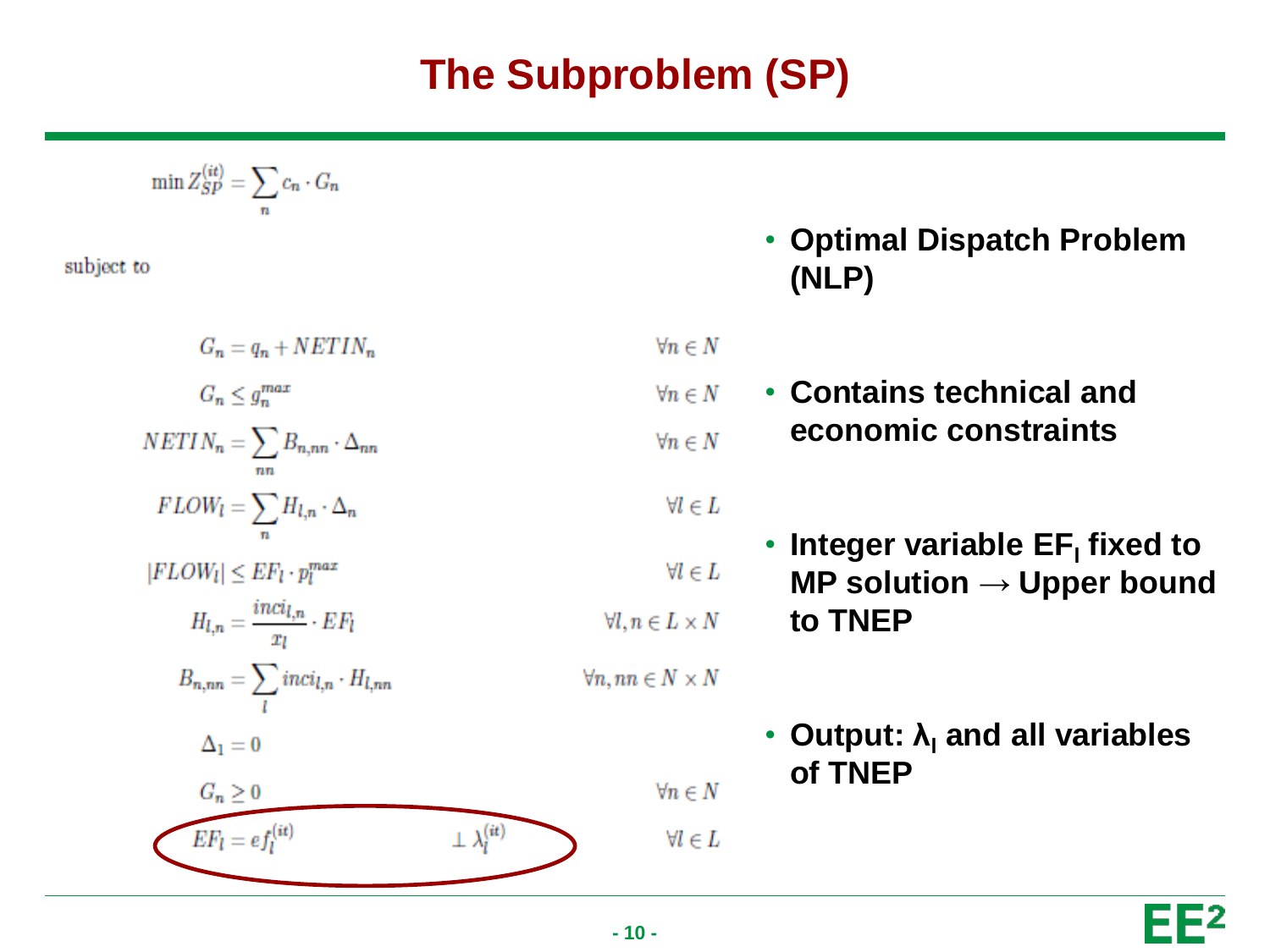### **The Infeasible Subproblem**

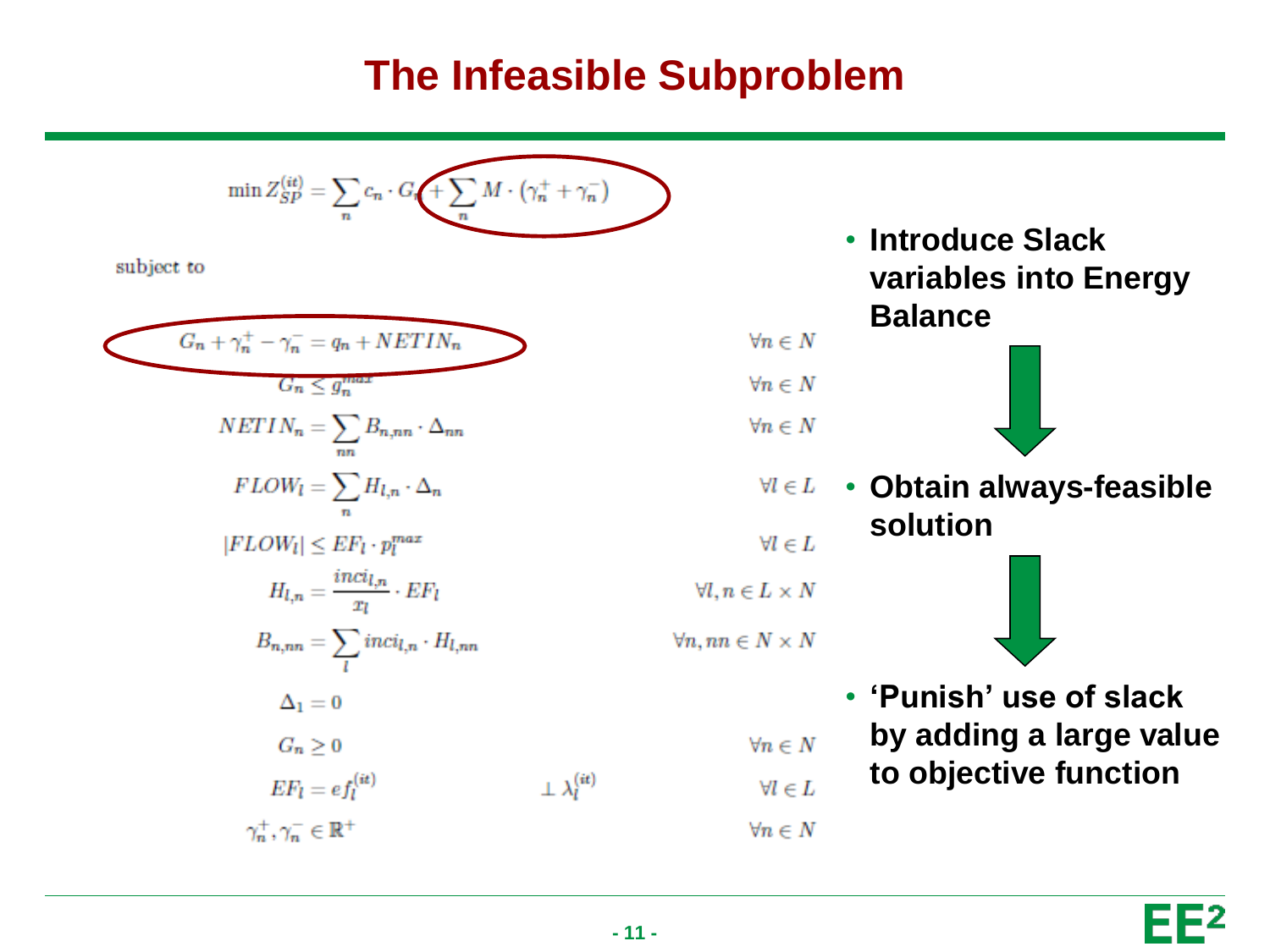#### **New Iteration**



#### **New Master Problem with Benders Cut:**

$$
\min Z_{MP}^{(it+1)} = \sum_{l} c_l^{inv} \cdot p_l^{max} (EF_l - exist_l) + \alpha^{(it+1)}
$$

subject to

$$
\alpha^{(it+1)} \ge \sum_{n} c_n \cdot G_n + \sum_{l} \lambda_l^{(it)} \cdot \left( EF_l - EF_l^{(it)} \right)
$$
  
\n
$$
EF_l \le e f^{max}
$$
  
\n
$$
EF_{le} \ge exist_l
$$
  
\n
$$
\alpha^{(it+1)} \ge \alpha^{min}
$$
  
\n
$$
EF_l \in \mathbb{N}
$$
  
\n
$$
\forall l \in L
$$
  
\n
$$
\forall l \in L
$$
  
\n
$$
\forall l \in L
$$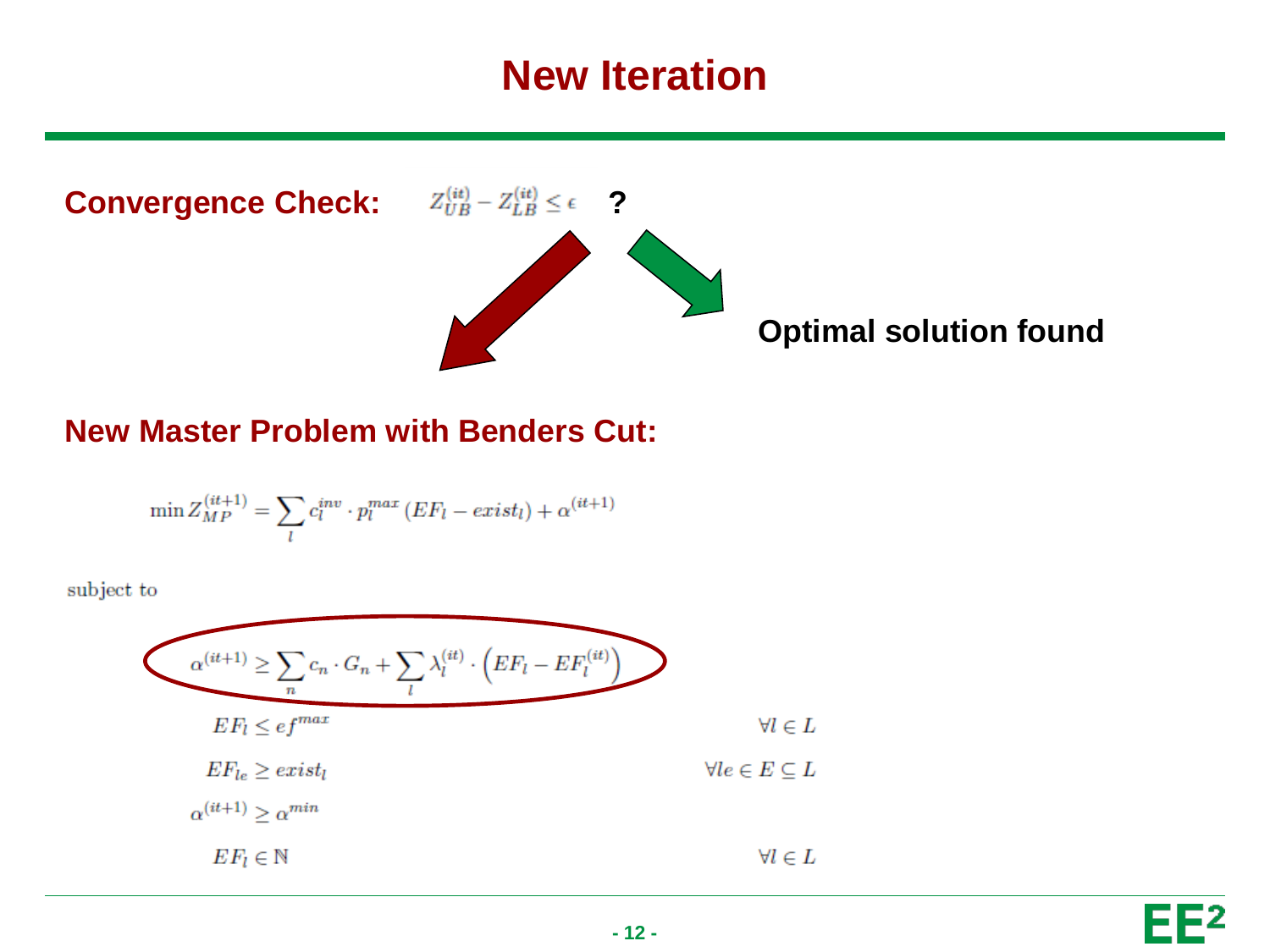#### **DICOPT (DIscrete and Continuous Optimizer)**

- **Outer Approximation (MIP and NLP problems)**
- **Equality Relaxation**
- **Augmented Penalties**

#### **SBB (Standard Branch & Bound)**

- **Branch & Bound algorithm (NLP subproblems)**
- **Pseudo Cost possible**



**DICOPT with advantages when many discrete variables, SBB when complexer nonlinearities are faced**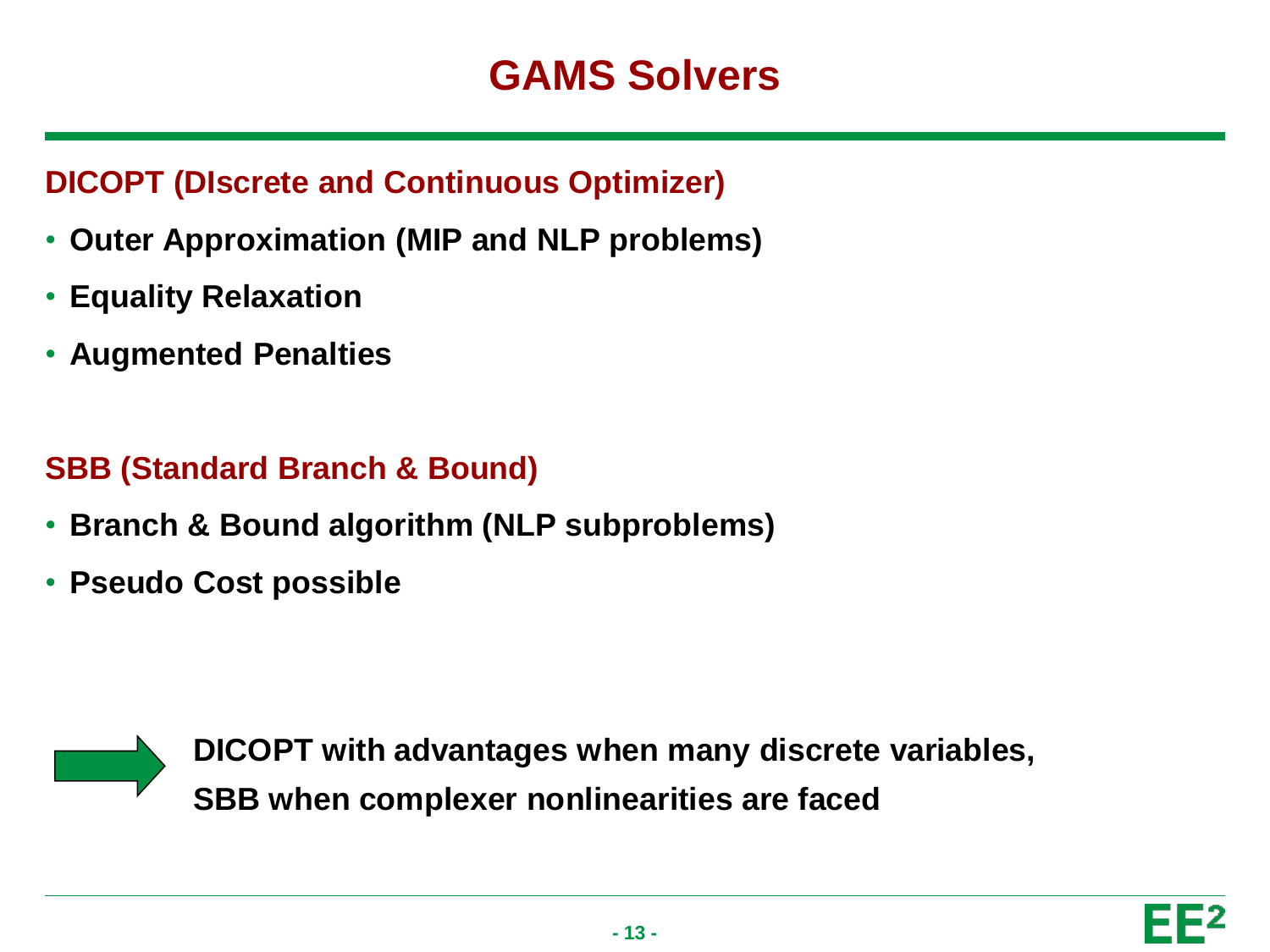- **1. Motivation**
- **2. Model Formulation**
- **3. Decomposition**
	- **a. Benders Decomposition**
	- **b. GAMS Solvers**

#### **4. Results**

**5. Conclusion**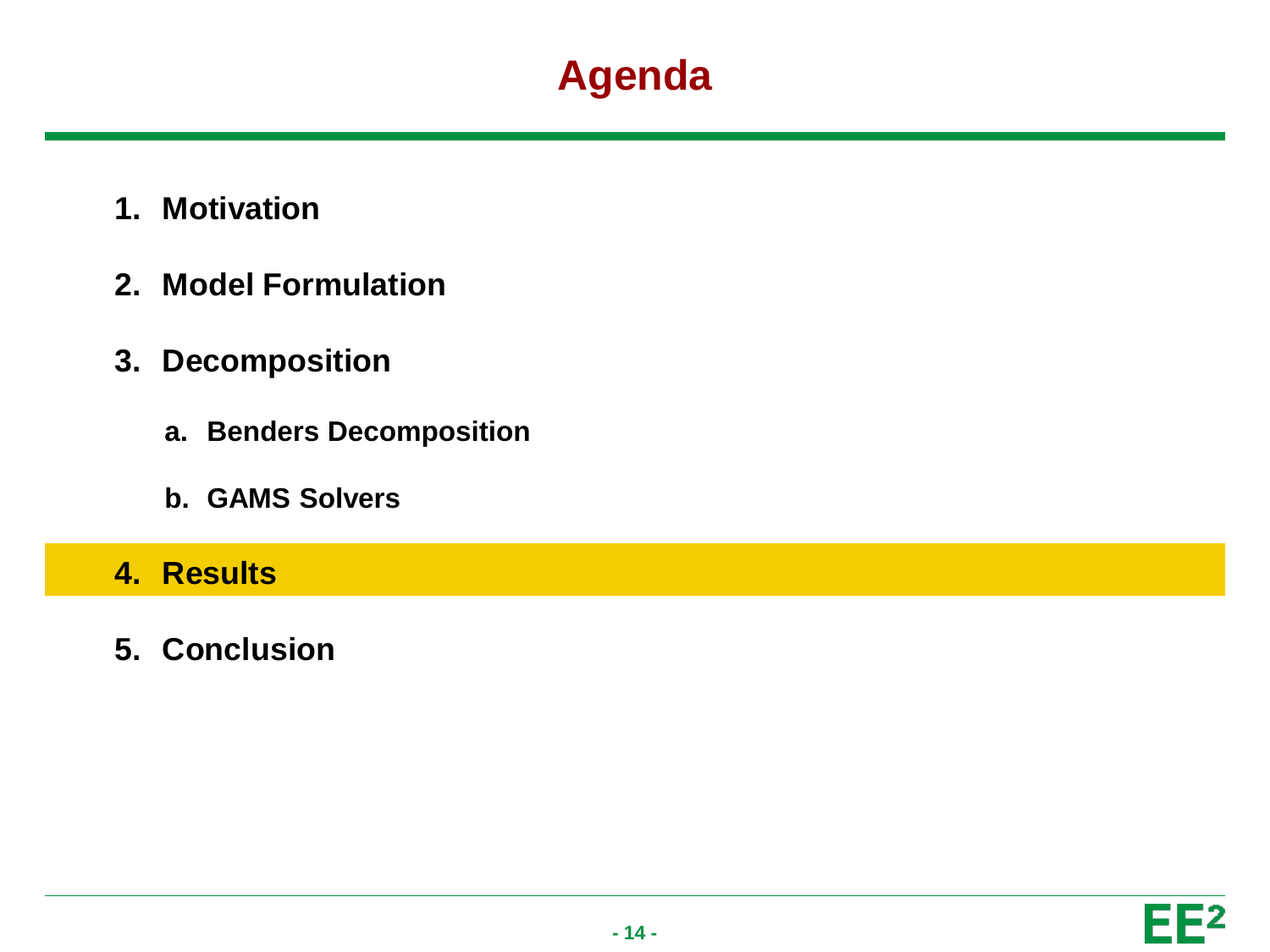### **Grid Structures**



- **BeNeLux-S**
	- **15 nodes, 28 (+5) lines**



- **BeNeLux-L**
	- **94 nodes, 120 lines**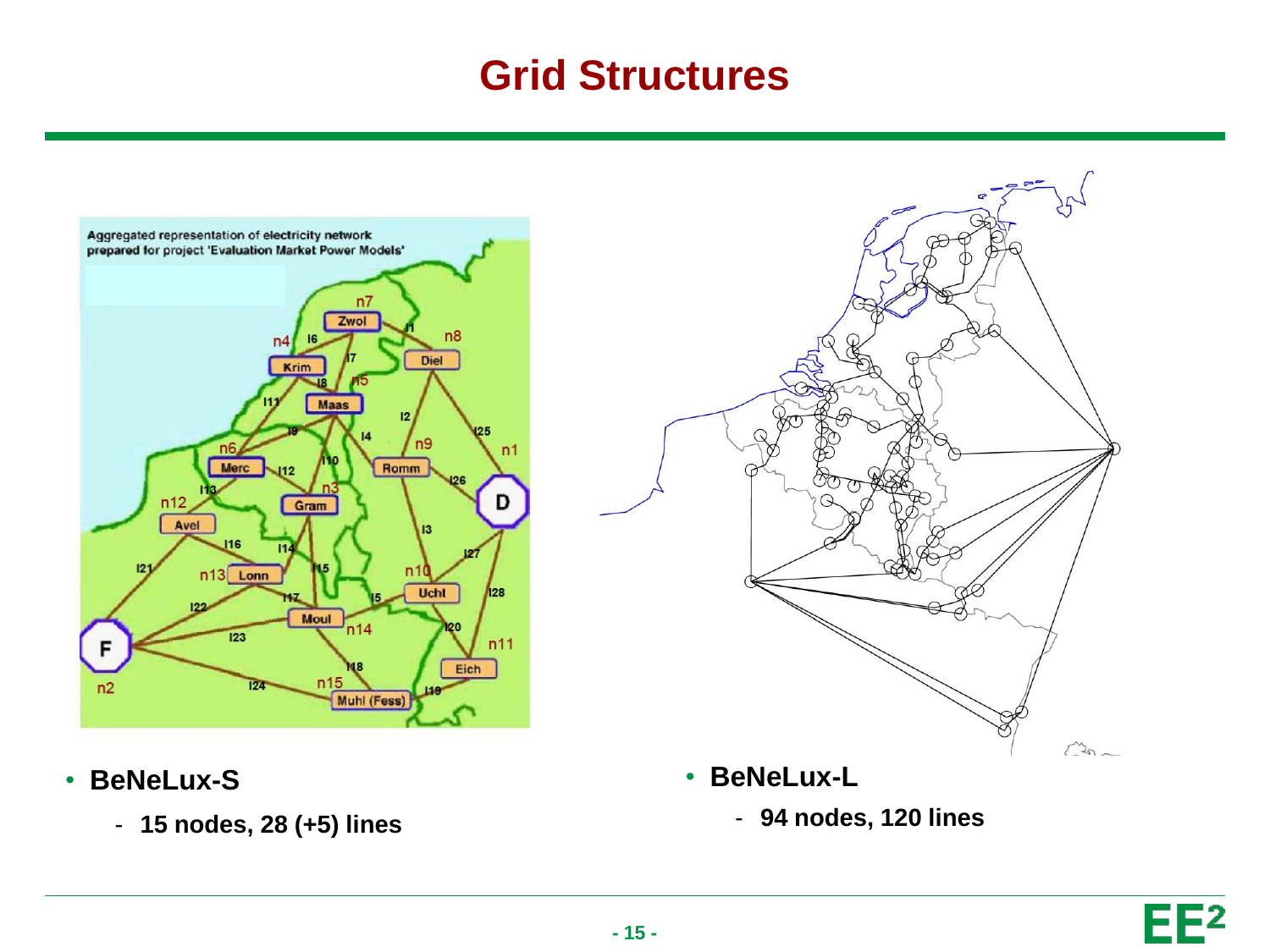## **Results - Comparison to GAMS Solvers**



|                  |                  | <b>DICOPT</b> | SBB         | <b>Benders</b> |
|------------------|------------------|---------------|-------------|----------------|
| <b>BeNeLux-S</b> | Lines Expanded   | $1(4) = 4$    | $1(4) = 4$  | $1(4) = 4$     |
|                  |                  | $l(10) = 2$   | $l(10) = 2$ | $l(10) = 2$    |
|                  | $Cost$ [ $\in$ ] | 337.340.000   | 337.340.000 | 337.339.800    |
|                  | Time [s]         | 3,594         | 3,703       | 5,530          |
|                  |                  | 3,656         | 3,641       | 5,125          |
|                  |                  | 3,719         | 3,515       | 5,905          |
|                  | Average Time [s] | 3,656         | 3,620       | 5,520          |
| BeNeLux-L        | $Cost$ [ $\in$ ] | 7.409.900     | 7.409.900   | 7.347.008      |
|                  | Lines Expanded   | $1(55) = 5$   | $1(55) = 5$ | $1(55) = 5$    |
|                  | Time [s]         | 40,356        | 32,545      | 16,327         |
|                  |                  | 41,278        | 37,107      | 18,124         |
|                  |                  | 39,544        | 32,450      | 14,937         |
|                  | Average Time [s] | 40,393        | 34,034      | 16,463         |
| 'ime Growth      | Rate S - L       | 11,05         | 9,40        | 2,98           |

- **For small problems GAMS solvers outdo Benders Algorithm**
- **Already medium-sized BeNeLux-L with large savings**
- **For TNEP SBB slightly faster than DICOPT**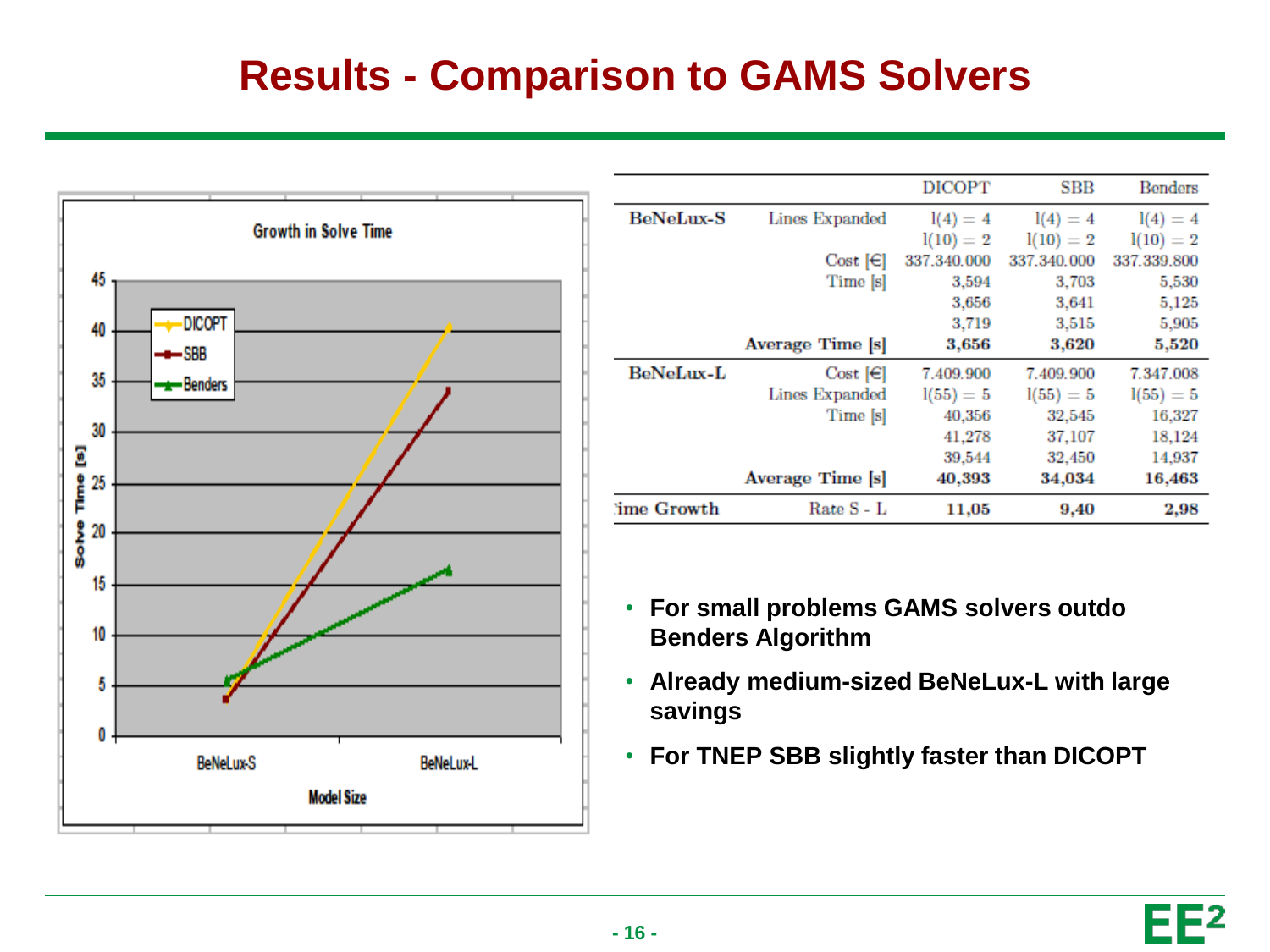## **Grid Expansion Scenarios**

#### **Base Case**

• **Based on data sets from 2007, no additional features**

#### **Security**

• **Base Case plus reliability margin of 20% on thermal limits of all lines**

#### **Wind 2020**

• **Additional 15 GW wind installed along coastal line of Belgium and The Netherlands**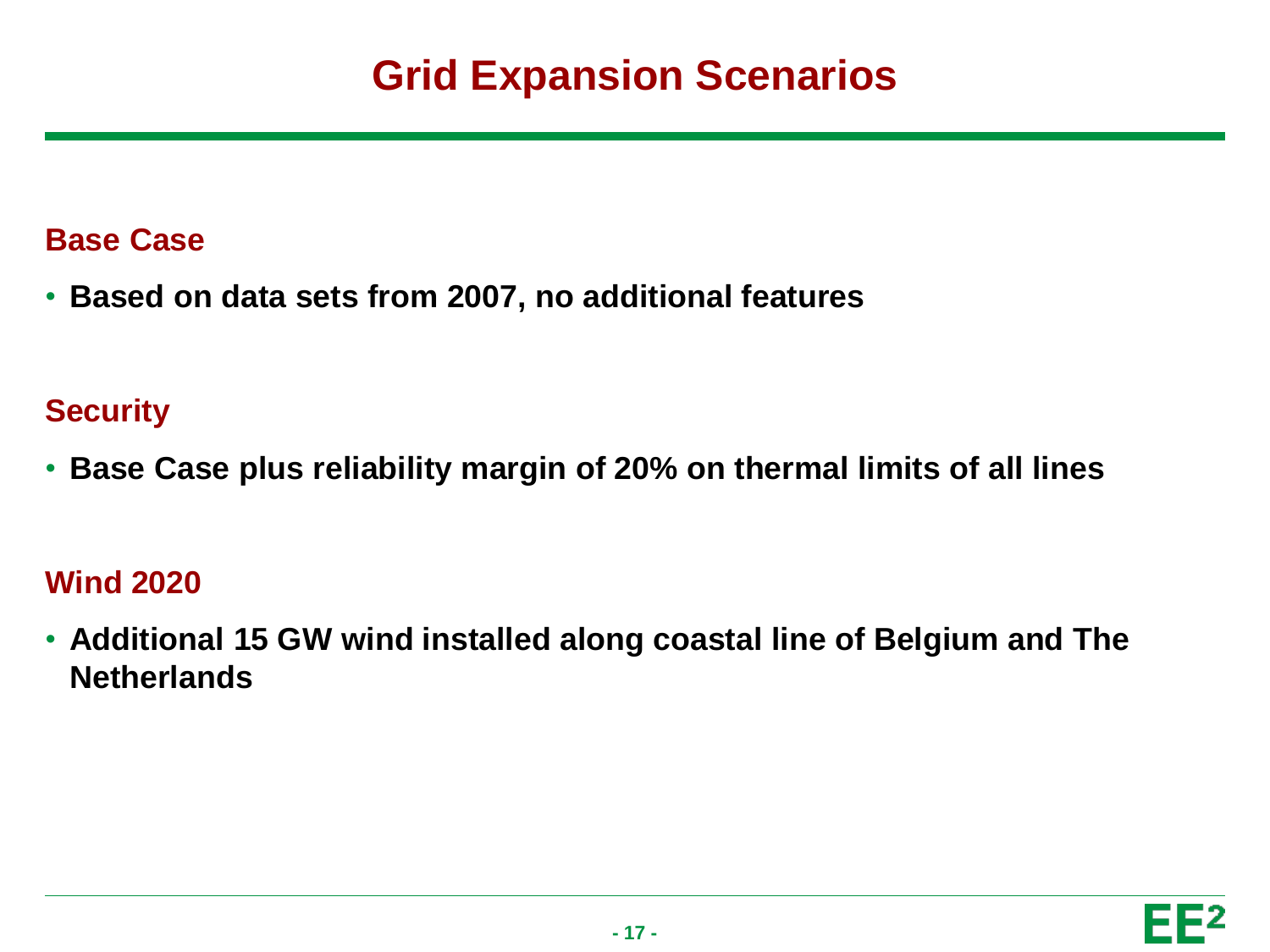### **Base Case**

- **Prices in North higher than in South**
- **Expansion of cross-border line capacities**
- **Massive line expansion in Southern part to satisfy demand center in Southern NL**

• **In today's grid line expansion brings overall cost savings**

**- 18 -**



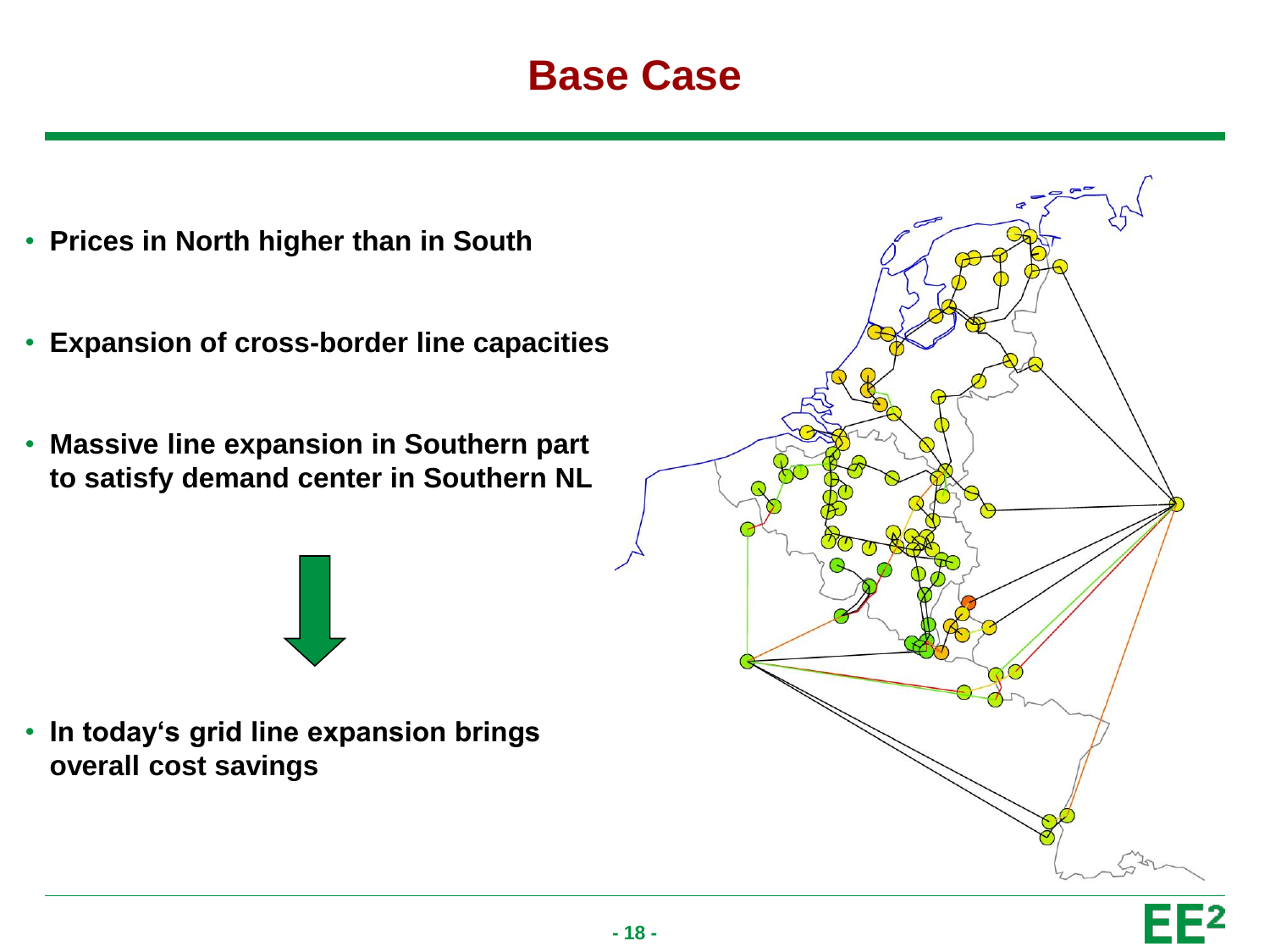### **Security Scenario**

- **Only small differences to Base Case:**
	- **Overall higher price level**
	- **More lines expanded**
	- **Same corridors expanded as in Base Case**

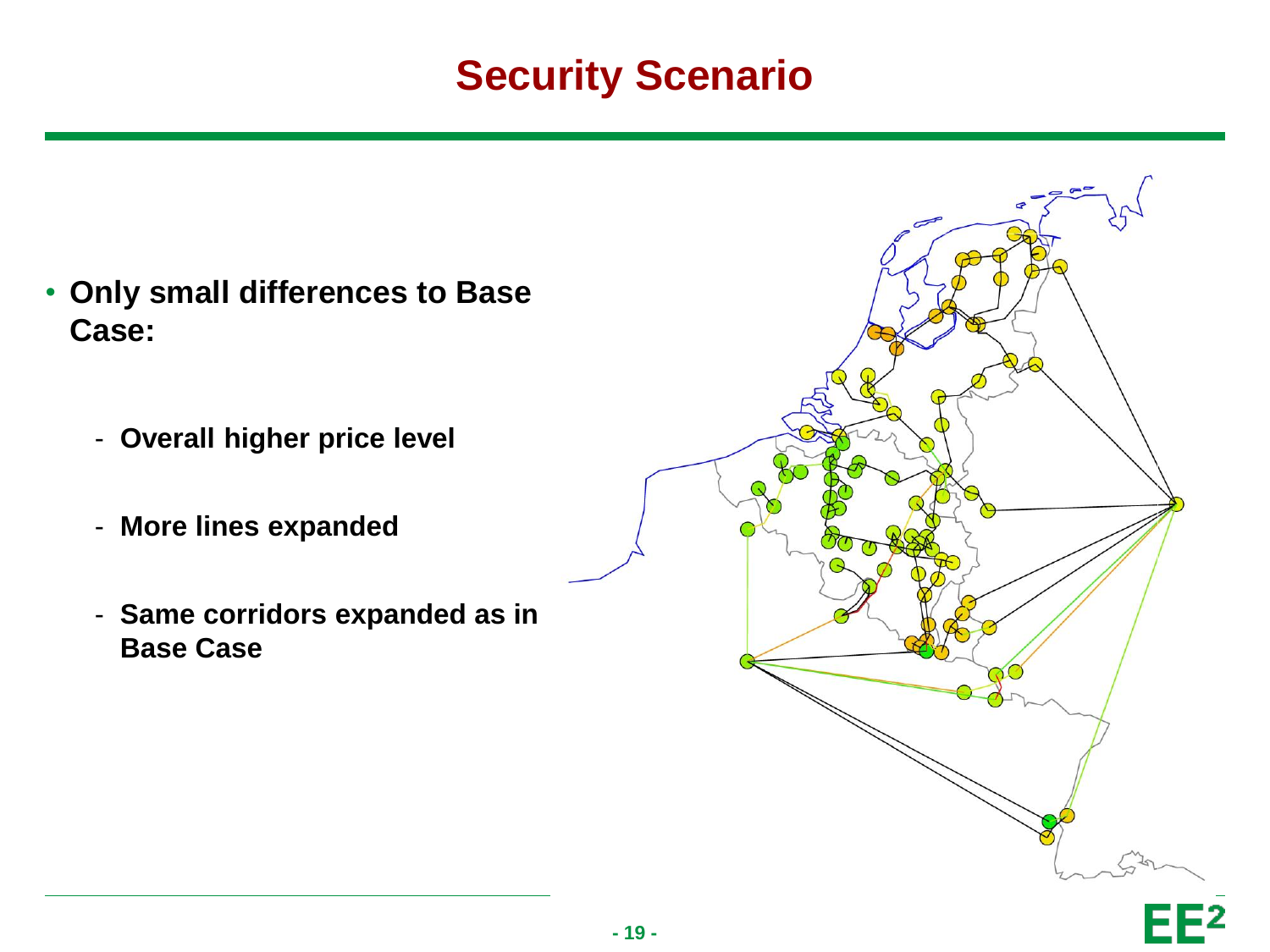# **Wind 2020**

- **Lower Price Levels**
- **In North: Highly negative prices**

#### **Interpretation**

- **Large amounts of wind fed in as must-run condition**
- **Economic gains from selling at negative prices to lower line congestion rents**
- **Hardly any line expansion**

#### **Interpretation**

- **No need to import due to high amount of cheap electricity along the coast**

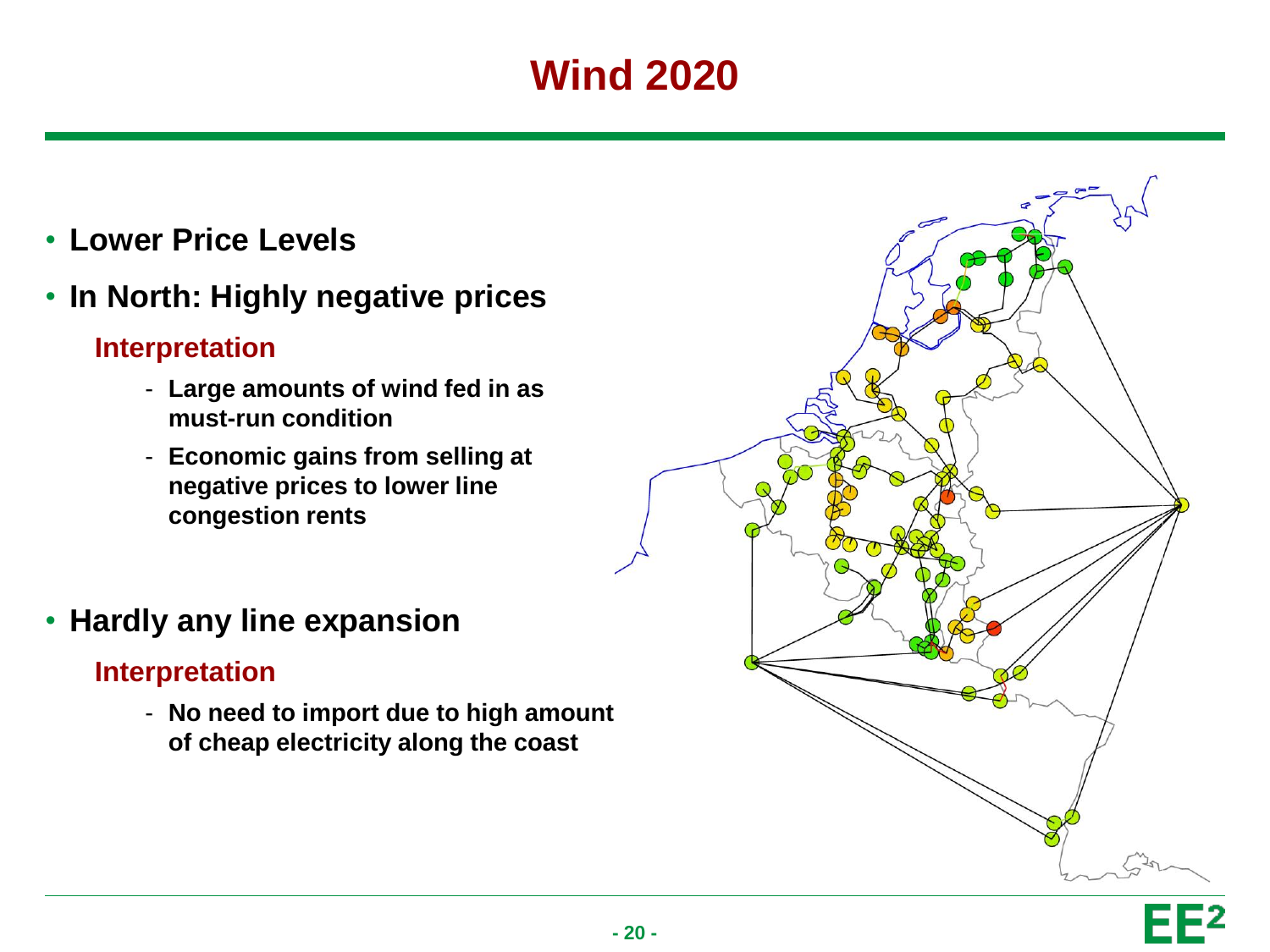- **1. Motivation**
- **2. Model Formulation**
- **3. Decomposition**
	- **a. Benders Decomposition**
	- **b. GAMS Solvers**
- **4. Results**
- **5. Conclusion**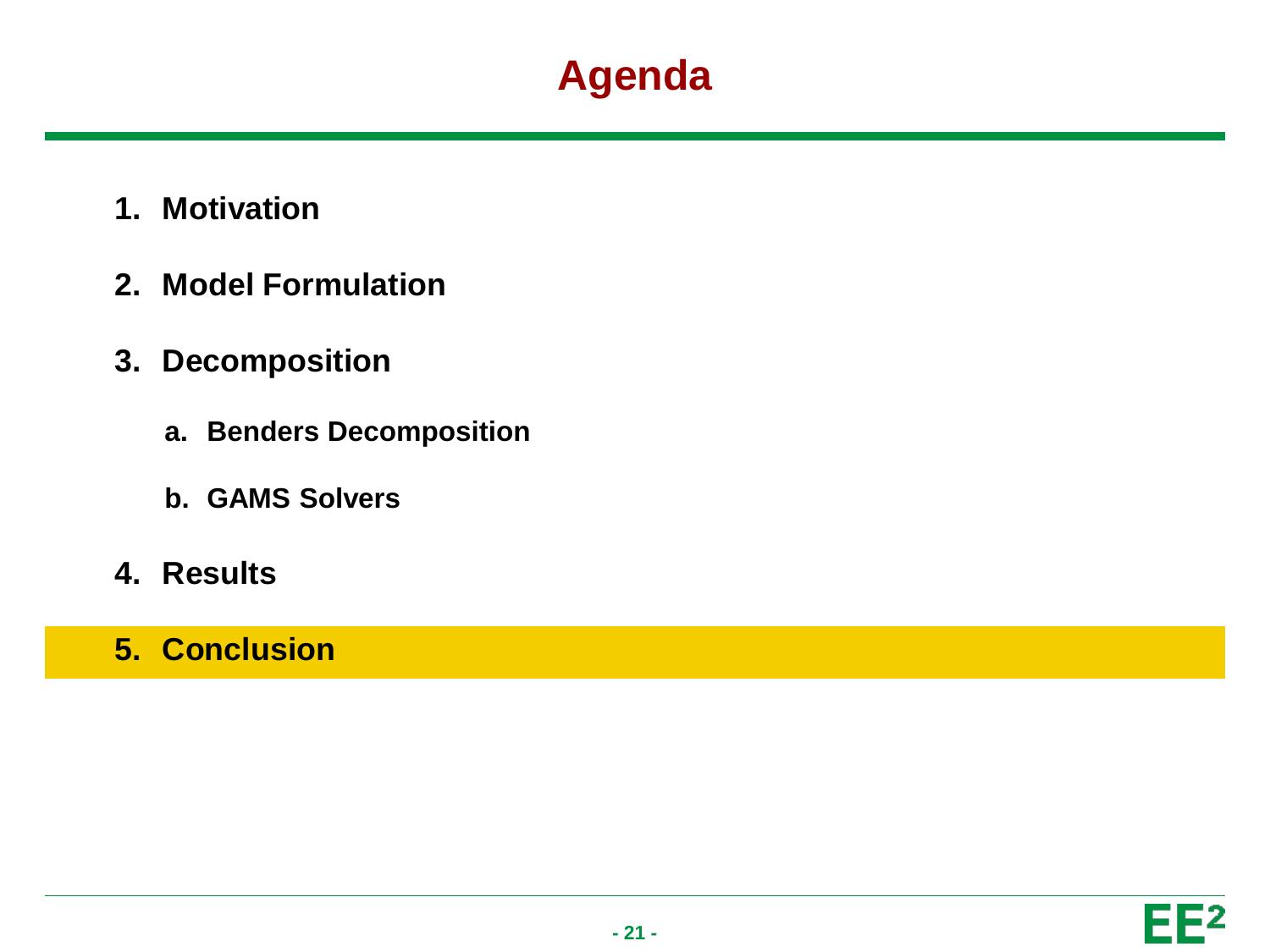## **Conclusion**

- **Already in the existing grid network expansion pays off**
- **Higher security in grid structure comes with higher expansion cost and price levels**
- **Wind can (in BeNeLux) have positive impact on network**
- **Benders Decomposition is applied successfully to TNEP**
- **For large model sizes more time-efficient than intern GAMS solvers**

#### **Future Work:**

- **Enhance Algorithm via**
	- **'Big M' scaling**
	- **Hierarchical Approach**
	- **Introduction of Gomory Cuts**
- **Apply to larger datasets**
- **Include HVDC expansion choice**
- **Differentiate generation technologies and line investment cost**